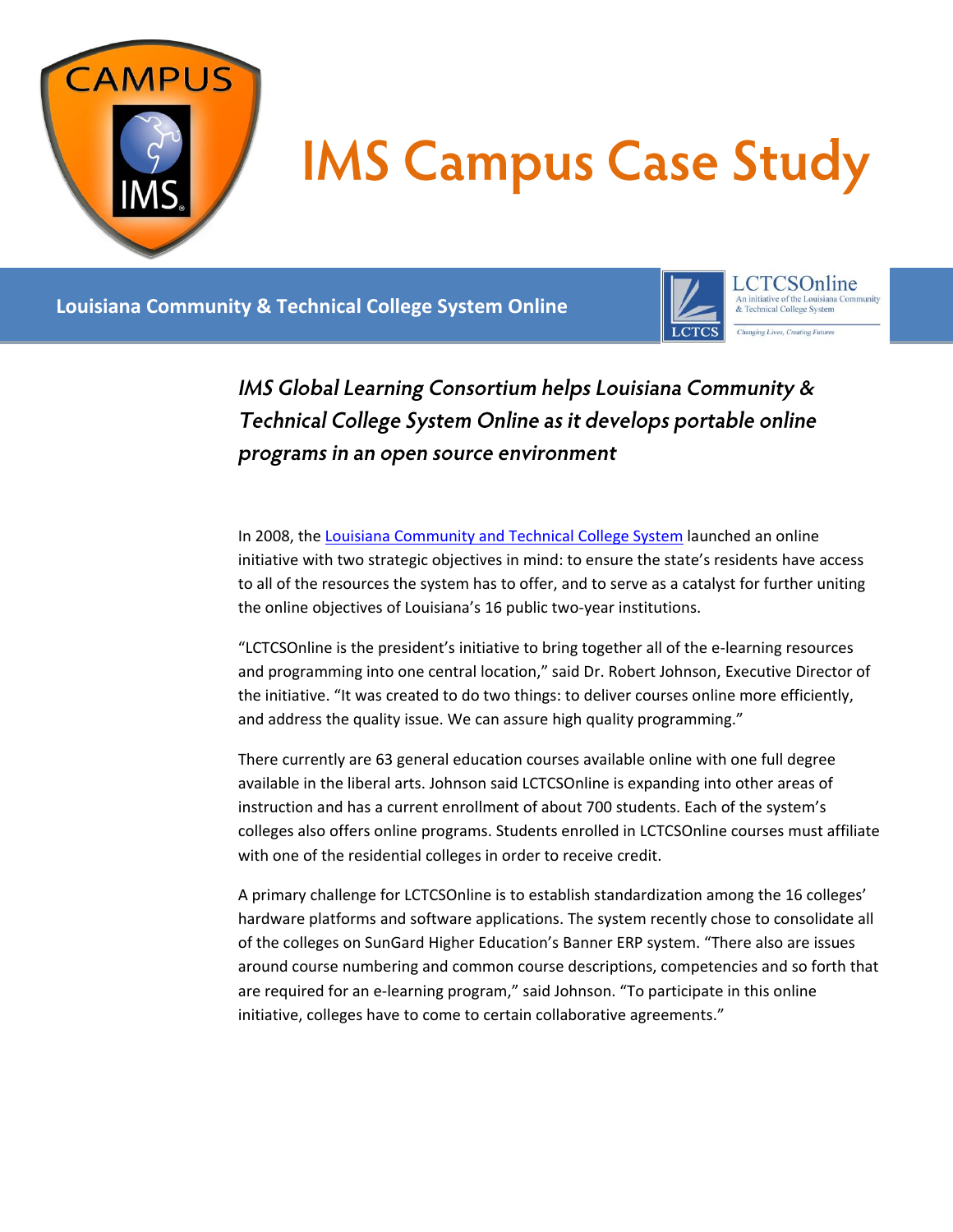"As a relatively new member of IMS Global, we have already realized great benefits. Those benefits have primarily been in the form of excellent guidance and advice as well as enabling us to become more connected with other organizations like us."

- Dr. Robert Johnson, Executive Director of LCTCSOnline

Early in 2010, LCTCSOnline made the decision to move from its proprietary course management system (CMS) to an open source platform. "I'll never forget the moment when we sat around the table and someone said, 'We can either remain in a proprietary environment, spend a lot of money doing it, and continue to feel frustrated, or we can join a worldwide community of innovators,'" added Johnson. "At that point, we all realized we needed to be in open source. We also needed to make sure that we made all of our content portable."

Johnson said once the decision was made to move to an open source environment, they realized the thing they did not have was time and money. "We needed to innovate quickly and at the least possible cost. Frankly, we needed a CMS to do what we needed it to do and that was manage the learning process and not just have a system in which to place things. We needed guidance through what we realized could be a quagmire of open source. You're in an environment that is open and there are many different paths that you can take. One can become disorganized very quickly. We were looking for an association that could help guide us through the process."

LCTCSOnline turned to [IMS Global Learning Consortium](http://www.imsglobal.org/) for guidance and support in migrating to an open source environment as well as ensuring that all content offered through the system met standardized guidelines. IMS Global is a global, nonprofit, member association providing leadership in shaping and growing the learning and educational technology industries through collaborative support of standards, innovation, best practice, and recognition of superior learning impact.

IMS Global supported LCTCSOnline once it chose to use the open source platform Moodle as its CMS. "We also were looking for IMS to help facilitate dialogue between us and other member organizations with similar experiences like the Tennessee Board of Regents. Both of those things, migration to Moodle and involvement with other organizations through IMS, I'm pleased to say, is happening."

LCTCSOnline has exclusively use[d Pearson Course Content](http://www.pearson.com/) to populate its offerings. With IMS Global assistance, the system moved content from e-College, which it had used previously, into Common Cartridge in order to ensure the information could be accessed and utilized through a variety of hardware and software applications. Introduced by IMS Global in 2007, Common Cartridge enables the integration of digital content with standalone learning tools, such as adaptive tutors or assessment engines, creating a seamless learning experience for both students and teachers.